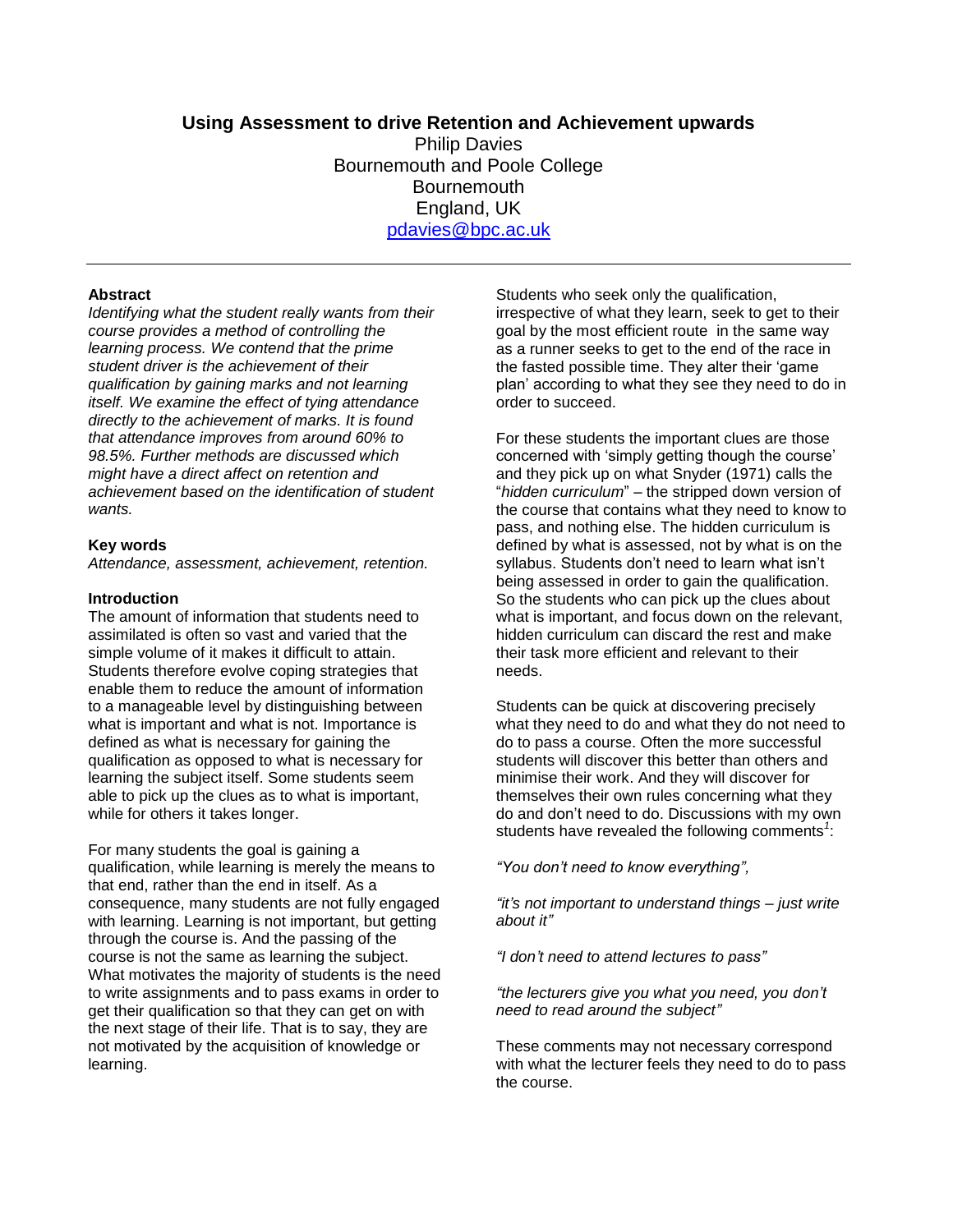There are those who might think the student is circumventing the system in adopting this approach. However if the hidden curriculum does not match the published curriculum then this is a fault of course design, not of the students and it is the responsibility of the course team to ensure that the course they have designed will provide high grades to those who have learned the subject, not those who have happened to guess the questions correctly.

## **Using the Assessment Driver**

For most students, assessment is the main driver of their learning (Race 2004). $^2$  The same point is made by Peter Knight"s that "*assessment is learning because it defines what students will take*  seriously<sup>3</sup>

There are other needs which the student has, such as the often neglected need to learn how to learn<sup>4</sup> (Rogers 1994) but these are often not perceived as important to the student as they are not directly connected to attaining the qualification. Consequently they are ignored and all the emphasis is placed on passing assessments as the primary goal of the student. Knowing that, in many cases, the true student goal is not learning but achieving the qualification is an important step in Identifying methods of controlling the learning process. By manipulating the constraints, the learning process can be tailored and controlled. We can therefore use these student needs to drive the learning process.

#### **Investigation and method**

This understanding has led to an investigation into directly linking student attendance with assessment marks. The question was raised concerning the effect on attendance by directly attaching marks to it. The aim was to see if by applying these principles they would have an effect on learning and particularly on retention and achievement.

The method adopted was to tie assessed marks to attendance on a particular unit of a course. The course used was the Foundation Degree in Business and Information Technology (BIT) which is a two year course with six units in each year. In the final year a group based project is undertaken as one of the six units.

Weekly attendance is required on all units including the group project unit. However on this unit the attendance was linked directly to the award of marks for the unit. This was written into the assessment strategy of the unit definition which required weekly attendance at the project review meetings between the students and the lecturer. One mark was to be deducted for every student who missed a session per week. Deductions would apply to the whole group as there was only a whole group mark awarded. The loss of such marks could be considerable and given that most groups had 4 students, if one student per group was missing from the scheduled meetings each week on average that would result in a loss of 33 marks over the entire year, with corresponding loss of more marks for more absences. The penalties for non-attendance were therefore seen as real and potentially severe.

Deductions were only made for unexplained absences and students were allowed to be absent if they informed the lecturer prior to session or in the case of emergencies provided evidences such as a doctor"s note after the event.

The group project was the only unit that these restrictions applied to. This meant that a an attendance comparison could be made for the same group of students across ordinary units and the mark related attendance project unit.

### **Findings**

The average attendance at the group project reporting sessions was 98.5% while in contrast the average attendance at seminars across all other units was between 50-65%.

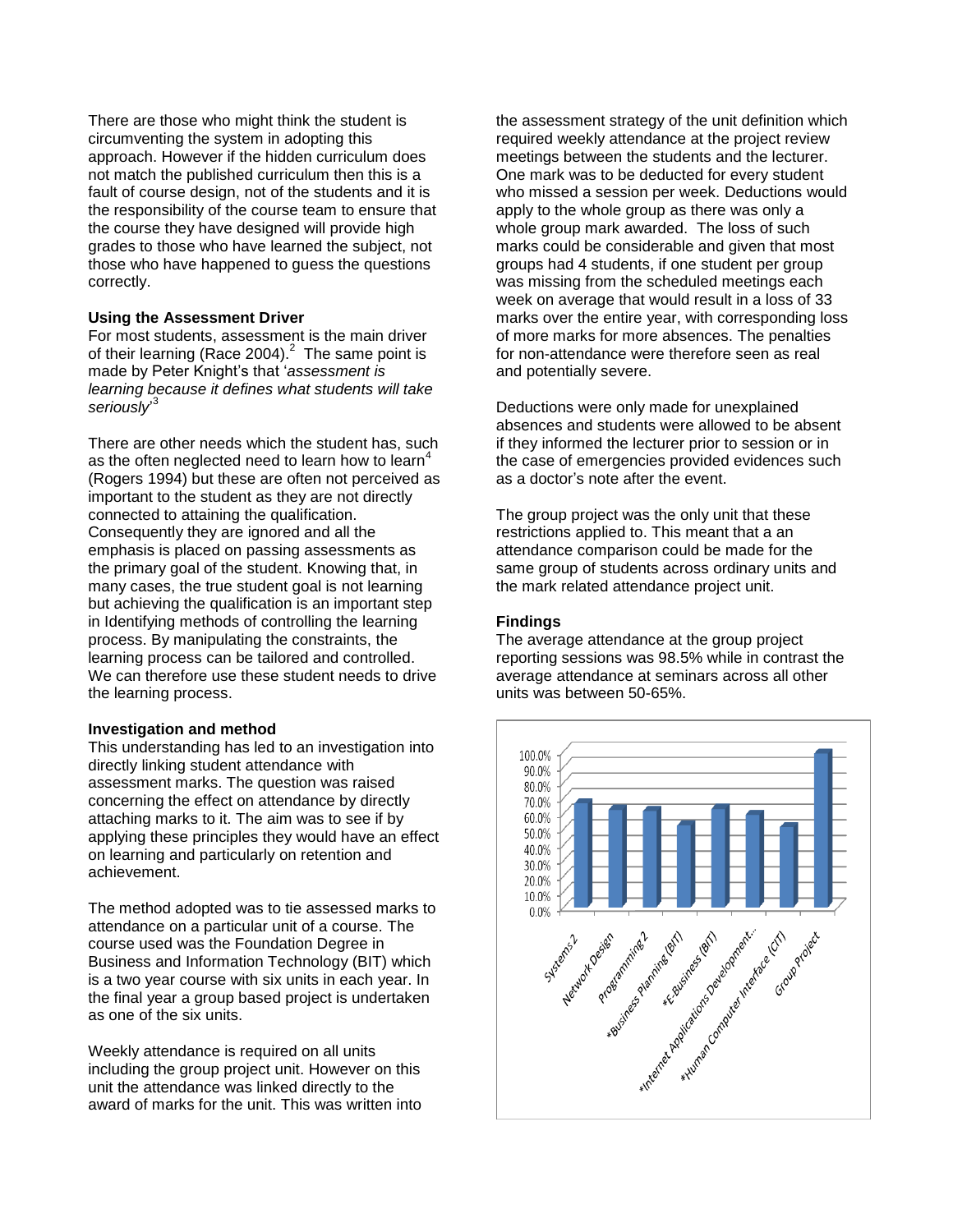This represents between 48% and 33% increase in attendance to levels which have been previously unobtainable by other methods

Interestingly the attendance on other units was exactly comparable with attendance on those units in previous years which remained unchanged at approximately 50-65%. Only the group project showed improved attendance and that improvement was limited to that unit only and had no effect on the attendance on other units.

### **Proposals for Further Discussion and Investigation**

Phil Race (2004) contends that "*assessment is broken in Higher Education*" 5 and needs fixing. Assessment needs to be made fit-for-purpose, so that we measure what we really should be measuring and assess evidence of what students have learned, not just what we have tried to teach them.

With this in mind we make the following proposals should drive the learning process.

### **1. Courses should be designed around Assessment.**

Assessment should be put at the front of the design of learning process, rather than at the end of it. Derek Rowntree<sup>6</sup> in his Developing Courses for Students declares that "*it is vital to plan assessment with one's whole course in view"* It is also the central plank in Peter Knight's thesis that "we *can influence what students learn and why through the design of assessment systems. This puts assessment at the heart of teaching because the assessment tasks we set will shape the experienced curriculum.*" 7

This means the published curriculum and the hidden curriculum<sup>8</sup> (Snyder B. 1973) should be identical. If parts of the curriculum are not assessed then they should not be in the curriculum. The idea of teaching a larger subject area than that which is tested leads to students trying to guess "what will come up" and the most successful guessers will be our most successful students. It may be argued that some subject areas are too large to test completely. But if that is the case then those subject areas should be reduced in size.

The way that this can be done is by replacing Intended Learning Outcomes ILOs with Assessed Learning Outcomes ALOs. ILOs represent the

wider curriculum while ALOs represent only the hidden curriculum.

Usually the ILOs are determined from the learning needs of the course and the assessment is derived from the ILOs. I am arguing that this should be reversed. The needs of the course should determine the assessments required in the first instance and then these can be quantified as ALOs or assessed learning outcomes

The process would involve checking the ALOs against the aims of the course and if not satisfactory readjusting the assessment and repeating the cycle until ALOs agree with aims.





The idea that assessment can shape the learning process is an important one. Assessment defines the hidden curriculum which students perceive is all they need to learn in order to succeed. And if they perceive a difference between the published course content and the examined course content, they will jettison those areas which are irrelevant to their examined success to enable them to obtain "*the highest grade with the least expenditure of effort*."<sup>9</sup>

#### **2. The assessment process should be completely open and transparent to the student.**

It is an essential part of "driving learning though assessment" that the students are fully aware of the assessment procedures. In some courses, particularly those externally marked, the marking scheme is sometimes kept a closely guarded secret not only from students but from teachers as well. It may be appropriate from time to time however to question whether this really is in the best interests of the learning process.

Students must be clear about what they have to produce, and fully informed of assessment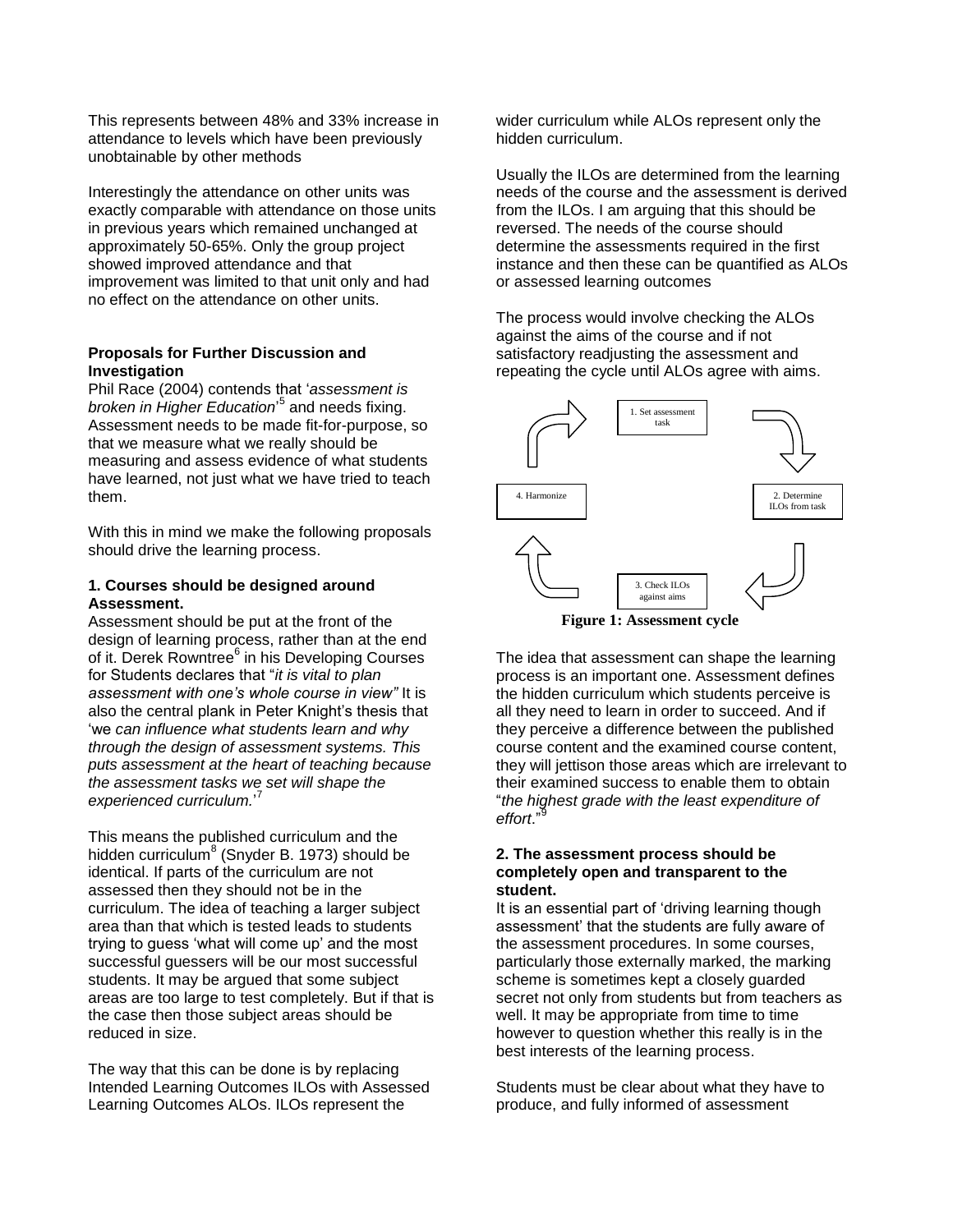standards and marking schemes. There is of course a danger in this. The more guidance given, the less opportunity there is for students to show they don't need such guidance.<sup>10</sup> However more students are in danger of not reaching their potential through ignorance of what the lecturer requires, than by ignorance of the subject.

#### **3. The assessment questions should be public and made available to students before the exam.**

This is the natural outcome of using assessment to drive learning and ensures that the right material is learned. The earlier they are published the better the time the student has to learn the material. There is no reason why for example closed book exam questions should not be published at the start of the course.

The main reason for keeping exam questions secret is to enable course designers the luxury of publishing a large curriculum and only assessing a part of it. Secrecy tries to ensure that students learn the larger curriculum and not just the smaller (hidden) tested curriculum. If the designer intends to assess the full curriculum then secrecy is not required and the questions can be published.<sup>11</sup>

It might be thought that one problem of prior publication is collusion. Students could work out the answer together in preparation for any exam. However, there is nothing wrong with this, provided students are tested individually. This is just another way of learning – an informal student tutoring process, if you like.

Bear in mind that it is common practice for many lecturers to give students broad hints on the nature of the coming questions any way, often through a zealous desire for their students to succeed. Students who can pick up on these clues can often do far better than those who do not. But in this case, who has learned the most? And whose leaning has been most relevant?

#### **4. Assessment questions should be written so as to guard against superficial learning.**

Marton and Saljo (1976) have pointed out that approaches to learning involve the processing of information and that this can take two forms<sup>12</sup>. There are those who try to memorise information and those who try to understand the information. This characterized as a surface approach (memorizing) or a deep approach (understanding). Paradoxically those who seek to understand have better recall than those who only memorise. This is a fundamental result that has influenced teaching away from 'learning by rote' methods.

Learning by rote is the danger of prior publishing. So questions should require the application of deep learning and not just the regurgitation of memorised facts or perfect answers. This is difficult to do. Maybe the only way to do this is to assess a skill as well as knowledge – as in maths, that way the application of knowledge is assessed not just the presentation of the knowledge itself.

These two learning modes each have their uses. The superficial approach is adopted by students who approach examination work where the regurgitation of detailed information over a short timescale is the sole requirement. This however will be of no use in other types of work such as project work where the purpose of learning is to become a practitioner. An understanding of the subject is required in order to produce deliverables for clients, with assessment based on the deliverables.

#### **5. Set deadlines so as to drive learning**

One of the key assessment drivers is the setting of deadlines. Work increases as deadlines approach. A greater amount of work is done proportionally the closer the deadline approaches. There are a number of factors which influence this and more work would need to be done to establish the exact relationship. However, this is likely to be an exponential relationship as the amount of work done is proportional to the fraction of time remaining.

One large assessment may require only one deadline but because of the deadline rule most students will do little work until the deadline has approached which may not be the best use of time. Setting more deadlines with smaller tasks may make the use of time (and consequently the learning process) more efficient. Figure 1. The most efficient approach might be setting achievable tasks to weekly deadlines.



Figure 2: Set and expected times for task completion